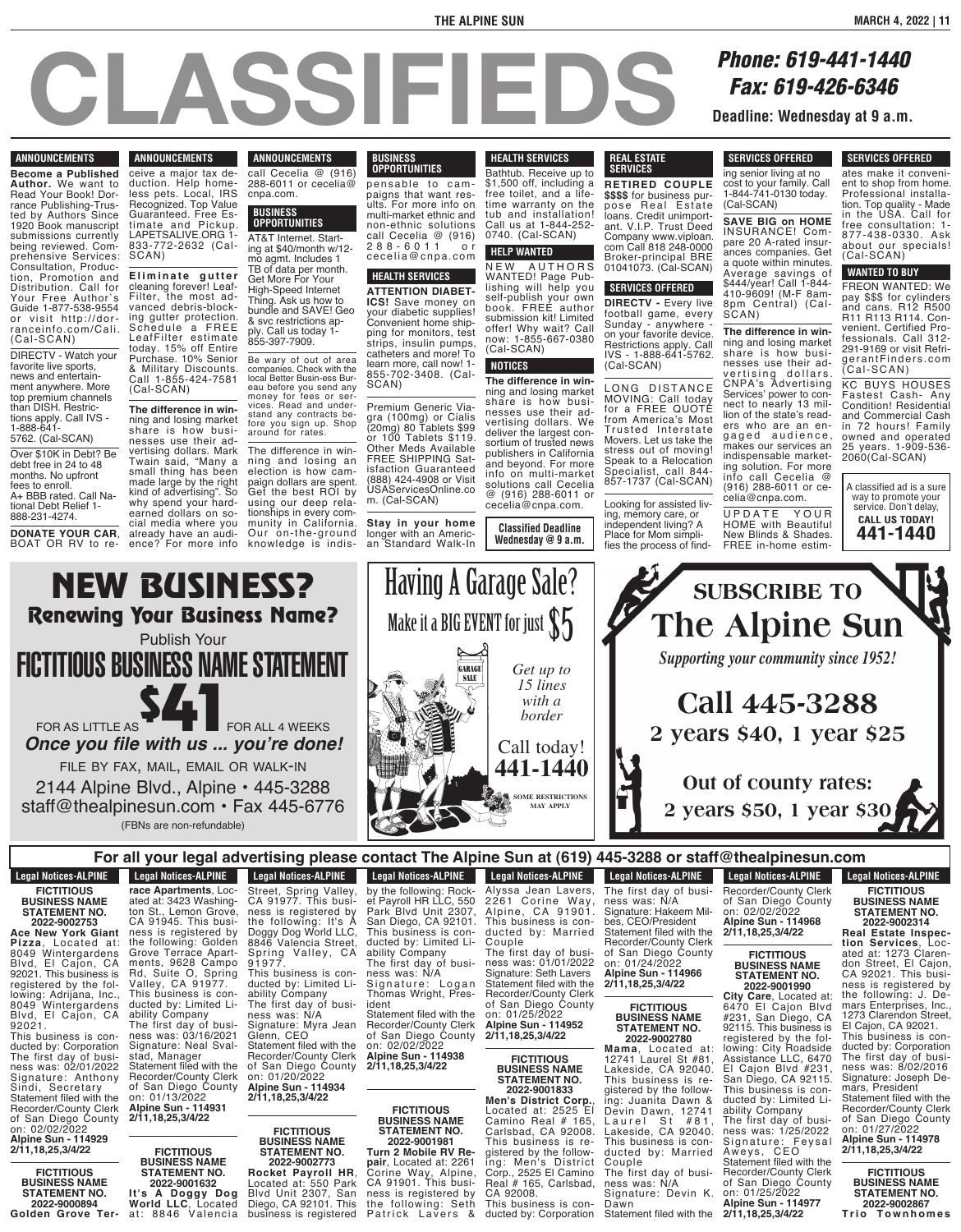#### **12** | MARCH 4, 2022 **THE ALPINE SUN STATE NO.**<br>**NO.**<br>**NO.**<br>**NO.**

## **Legal Notices-ALPINE 2022-9002867**

**T ri o T o w n h o m e s West, Located at: 7353**<br>El Caion Blyd, La El Caion Blvd. Mesa, CA 91942. This business is registered by the following: Trio West 7353, LLC, 910 Camino Del Mar Ste. A, Del Mar, CA 92014. This business is conducted by: Limited Liability Company The first day of busi-

ness was: 02/01/2022 Signature: Jensine Rincon, Manager Statement filed with the Recorder/County Clerk of San Diego County on: 02/03/2022 **Alpine Sun - 114980**

# **2/11,18,25,3/4/22 FICTITIOUS**

#### **BUSINESS NAME STATEMENT NO. 2022-9002752**

**Quality Nutrition Distributors**, Located at: 8631 Jackson Ridge Pkwy, Lakeside, CA 92040. This business is registered by the following: Benny Surplus Inc., 2029 Colina Grande, El Cajon, CA 92019.

This business is conducted by: Corporation The first day of business was: 01/01/2012 Signature: Adel Benny, CEO

Statement filed with the Recorder/County Clerk of San Diego County on: 02/02/2022

#### **Alpine Sun - 114981 2/11,18,25,3/4/22**

**FICTITIOUS BUSINESS NAME STATEMENT NO. 2022-9002863**

**Mission West Market**, Located at: 478 W Mission Rd Unit 157, San Marcos, CA 92069. This business is registered by the following: SE&B Inc, 1242 Via Contessa, San Marcos, CA 92069. This business is conducted by: Corporation The first day of business was: N/A

Signature: Ektefaa Bodagh, President Statement filed with the Recorder/County Clerk of San Diego County on: 02/03/2022

## **Alpine Sun - 114982 2/11,18,25,3/4/22**

#### **FICTITIOUS BUSINESS NAME STATEMENT NO. 2022-9002869**

**Inter Milan Logistics**, Located at: 605 S. Mollison Ave Unit 106, El Cajon, CA 92020. This business is registered by the following: Inter Milan Logistics, 605 S. Mollison Ave Unit 106, El Cajon, CA 92020. This business is conducted by: Limited Liability Company

The first day of business was: 01/31/2022 Signature: Taim Alsaadi, President Statement filed with the Recorder/County Clerk

#### of San Diego County on: 02/03/2022 **Alpine Sun - 114983**

# **2/11,18,25,3/4/22 FICTITIOUS**

### **BUSINESS NAME STATEMENT NO. 2022-9002655**

**DAHYLIA**, Located at: 36 Alpine Village Dr, Alpine, CA 91901. This business is registered by the following: Erica Andrea Bjorneboe, 36 Alpine Vi l lage Dr, Alpine, CA 91901.

**Legal Notices-ALPINE Legal NULLES-ALFINE** This business is conducted by: Individual The first day of business was: N/A Signature: Erica Andrea Bjorneboe Statement filed with the Recorder/County Clerk of San Diego County on: 02/01/2022 **Alpine Sun - 114986**

Andrea Bjorneboe, 36

# **2/11,18,25,3/4/22 FICTITIOUS**

**STATEMENT NO. 2022-9002908**

8810 Jamacha Blvd Ste #C-162, Spring Valley, CA 91977. This business is registered by the following: Lee Hirizarry Mason, 8810 Jamacha Blvd Ste #C-162, Spring Valley, CA 91977. This business is conducted by: Individual The first day of busi-

on: 02/03/2022 **Alpine Sun - 114988**

**FICTITIOUS**

# **2022-9002925**

**Kim Cleaning Services dba Forte of San Diego**, Located at: 1351 Melody Ln, El Cajon, CA 92019. This business is registered by the following: Maria Magdalena Chavez, 1351 Melody Ln, El Cajon, CA 92019. This business is conducted by: Individual The first day of business was: N/A Signature: Maria Magdalena Chavez

on: 02/03/2022 **Alpine Sun - 114990 2/11,18,25,3/4/22**

**FICTITIOUS STATEMENT NO.**

**Gage Woodcrafts**, Located at: 2531 Pahvant St, Oceanside, CA 92054. This business is registered by the following: Alleyne Gage & Kimberly Ann Gage, 2531 Pahvant St, Oceanson, Ann dago, E.<br>Pahvant St, Oce<br>side, CA 92054. This business is conducted by: Married Couple The first day of busi-

Signature: Alleyne Gage Statement filed with the

**2/11,18,25,3/4/22**

#### **BUSINESS NAME STATEMENT NO. 2022-9001941**

**Ana's Cleaning**, Located at: 945 Estes St #27, El Cajon, CA 92020. This business is registered by the following: Ana Maria Blanchard, 945 Estes #27, El Cajon, CA 92020. This business is conducted by: Individual The first day of business was: 02/25/2019 Signature: Ana Maria<br>Blanchard

**BUSINESS NAME**

**DME Plus**, Located at:

ness was: 11/15/1999 Signature: Lee Hirizarry Mason Statement filed with the Recorder/County Clerk of San Diego County

**2/11,18,25,3/4/22**

**BUSINESS NAME STATEMENT NO.**

Statement filed with the Recorder/County Clerk of San Diego County

# **BUSINESS NAME 2022-9002378**

ness was: 01/28/2022 by the following: Braden Lee Frederick,1651 Grand Avenue, Spring Valley, CA 91977. This business is conducted by: Individual The first day of business was: 02/04/2022 Signature: Braden Lee **Frederick** Statement filed with the Recorder/County Clerk of San Diego County on: 02/04/2022 **Alpine Sun - 115026 2/11,18,25,3/4/22**

Recorder/County Clerk of San Diego County on: 01/28/2022 **Alpine Sun - 114992**

# **FICTITIOUS**

the following: Shelby Guevara, 476 Via Araboles, San Marcos, CA 92069. This business is conducted by: Individual The first day of business was: N/A Signature: Shelby Gu e v a r a Statement filed with the Recorder/County Clerk of San Diego County on: 02/02/2022 **Alpine Sun - 115043 2/11,18,25,3/4/22**

**Legal Notices-ALPINE Legal Notified** Statement filed with the Recorder/County Clerk of San Diego County on: 01/25/2022 **Alpine Sun - 114993 2/11,18,25,3/4/22**

ness was: 02/25/2019

### **FICTITIOUS BUSINESS NAME STATEMENT NO. 2022-9002802**

**A JE R e m o d e l i n g Consultants**, Located at: 322 W Park Ave, El Cajon, CA 92020. This business is registered by the following: Isabel Brooks, 322 W Park Ave, El Cajon, CA

92020. This business is conducted by: Individual The first day of business was: 01/02/2022 Signature: Isabel Br o o k s Statement filed with the

Recorder/County Clerk of San Diego County on: 02/02/2022 **Alpine Sun - 114994 2/11,18,25,3/4/22**

## **FICTITIOUS BUSINESS NAME**

**STATEMENT NO. 2022-9002977** a) **Wasted Talent LLC**

b) **Pretty N' Plastered** c) **Built For Looks**, Located at: 1768 Poinciana Dr, El Cajon, CA 92127. This business is registered by the following: Wasted Talent LLC, 1768 Poinciana LLC, 1768 POINTRING 9 2 1 2 7 . This business is conducted by: Limited Liability Company The first day of business was: N/A Signature: Alexis Easter<sup>T</sup>President Statement filed with the Recorder/County Clerk ferred to above was filed in San Diego County on 07/14/2016 and assigned File No. 2016-018739 is abandoned by: Desiree Klaar, 11152 Toyon Hill, Lakeside, CA 92040 & Justin Sprecco, 10119 Pino Dr, Lakeside, CA Dr. La<br>92040. This business is conducted by: Co-Partners Signature: Desiree Klaar, Owner Statement filed with Recorder/County Clerk of San Diego County

of San Diego County on: 02/04/2022 **Alpine Sun - 115016 2/11,18,25,3/4/22**

**2022-9002989 Bolt Dog Training**, Located at: 1651 Grand Avenue, Spring Valley, CA 91977. This business is registered

**FICTITIOUS BUSINESS NAME STATEMENT NO. 2022-9002791 Allure Radiance**, Located at: 1580 S Melrose Dr Ste 116, Vista, CA 92081. This business is registered by

**FICTITIOUS BUSINESS NAME STATEMENT NO. FICTITIOUS BUSINESS NAME STATEMENT NO. 2022-9001597**

**Brotheran Furmulli Technical Services**, Located at: 563 Broadway Apt #29, El Cajon, CA 92021. This business is registered by the following: Fawad Furmulli, 563 Broadway Apt #29, El Cajon, CA 92021.

on: 01/24/2022 **Alpine Sun - 115044 2/11,18,25,3/4/2022**

This business is conducted by: Individual The first day of business was: 01/20/2022 Signature: Fawad Furmulli

Statement filed with the Recorder/County Clerk of San Diego County on: 01/20/2022 **Alpine Sun - 115045**

## **2/11,18,25,3/4/22 FICTITIOUS**

**BUSINESS NAME STATEMENT NO. 2022-9003051 Auto Key SD**, Located at: 515 W Madison

Ave. Apt 28, El Cajon, CA 92020. This business is registered by the following: Auto Key SD LLC, 515 W Madis-<br>on Ave. Apt 28, El Cajon, CA 92020. This business is conducted by: Limited Liability Company The first day of business was: N/A Signature: Saif Awnie,

Manager Statement filed with the Recorder/County Clerk of San Diego County on: 02/04/2022 **Alpine Sun - 115054**

**2/11,18,25,3/4/22**

**Legal Notices-ALPINE FICTITIOUS BUSINESS NAME STATEMENT NO.**

**Legal Notices-ALPINE FICTITIOUS BUSINESS NAME STATEMENT NO. 2022-9002912 SDprodigydetailing**, Located at: 532 Broadway Apt #118, El Cajon, CA 92021. This business is registered by the following: Carlos Antonio Segura, 532 Broadway Apt #118, El Cajon, CA

This business is conducted by: Individual The first day of business was: 01/01/2022 Signature: Carlos Se-

Statement filed with the Recorder/County Clerk of San Diego County on: 02/03/2022 **Alpine Sun - 115028 2/11,18,25,3/4/22 STATEMENT OF ABANDONMENT OF USE OF FICTITIOUS BUSINESS NAME NO. 2022-9001842 Empire Cleaning** located at: 11152 Toyon Hill, Lakeside, CA 92040. The fictitious business name re-

92021.

gura

#### **2022-9003006 S u p e r d a d Homeschool**, Located at: 8759 Dallas St., La Mesa, CA 91942. This business is registered

by the following: Jeffrey A. Godes, 8759 Dallas St., La Mesa, CA 91942. This business is conducted by: Individual The first day of business was: N/A

Signature: Jeffrey Godes Statement filed with the Recorder/County Clerk

of San Diego County on: 02/04/2022 **Alpine Sun - 115059**

**2/11,18,25,3/4/22 FICTITIOUS**

**BUSINESS NAME STATEMENT NO. 2022-9002972**

**Maid2Clean**, Located at: 3639 42nd St #C, San Diego, CA 92105.<br>This business is re-This business is registered by the following: Maria C. Hendrickson, 3639 42nd St #C, San Diego, CA 92105. This business is conducted by: Individual The first day of business was: 01/05/2022 Signature: Maria C Hendrickson Statement filed with the Recorder/County Clerk of San Diego County

on: 02/04/2022 **Alpine Sun - 115074 2/11,18,25,3/4/22**

**FICTITIOUS BUSINESS NAME STATEMENT NO. 2022-9002938**

a) **Whatley Funeral Planning** b) **Whatley Memorial Planning** c) **Whatley Funeral & Cremation Planning**, Located at: 9340 Fuerte Dr. Ste 203, La Mesa, CA 91941. This business is registered by the following: SCNA Insurance Services, Inc., 9340 Fuerte Dr. Ste 203, La Mesa, CA 91941.

This business is conducted by: Corporation The first day of business was: 02/01/2022 Signature: Gene K. Whatley, President Statement filed with the Recorder/County Clerk of San Diego County

on: 02/03/2022 **Alpine Sun - 115075 2/11,18,25,3/4/22**

**FICTITIOUS BUSINESS NAME STATEMENT NO. 2022-9002644**

**Boardwalk Woodworks**, Located at: 204 Greenfield Dr Suite B, El Cajon, CA 92020 This business is registered by the following: Emanuel Balbuena, 9270 Amys St Unit 12, Spring Valley,

CA 91977. This business is conducted by: Individual The first day of business was: 01/20/2022 Signature: Emanuel **Balbuena** Statement filed with the Recorder/County Clerk of San Diego County on: 02/01/2022 **Alpine Sun - 115082**

**2/11,18,25,3/4/22 FICTITIOUS BUSINESS NAME STATEMENT NO. 2022-9002259**

**K May Designs**, Loc-

**STATEMENT NO.** TO ALL INTERESTED AND THE RESERVE OF A

#### **Legal Notices-ALPINE 2022-9002259 EXAMPLE BRIDGES-ALPINE Legal Notices-ALPINE** LEYAI NULLES-ALFINE

#### ated at: 9220 Bramble<br>Rd. La Mesa. CA La Mesa, CA 91942. This business is registered by the following: Kathy Ann Maynard, 9220 Maynard, 9220<br>Bramble Rd, La Mesa, CA 91942. This business is conducted by: Individual The first day of business was: 01/27/2022 Signature: Kathy Ann **Maynard** Statement filed with the Recorder/County Clerk of San Diego County AMS JR filed a petition with this court for a decree changing names as follows: KENNEDY LEE WILLIAMS JR to JUDAH LOVE JOHN-SON. THE COURT ORDERS that all persons interested in this matter shall appear before this court at the hearing indicated below to show cause, if any, why the petition for change of name should not be granted. Any person objecting to

the name changes described above must file a written objection that includes the reasons for the objection at least two court days before the matter is scheduled to be heard and must appear at the hearing to show cause why the petition should not be granted. If no written objection is timely filed, the court may grant the petition without a hearing **NOTICE OF HEARING** 03/23/2022 8:30 a.m., Dept. 61 Superior Court 330 W Broadway San Diego, CA 92101 A copy of this Order to Show Cause shall be published at least once .<br>each week for four successive weeks prior to the date set for hearing on the petition in the following newspaper of general circulation, printed in this county: Alpine Sun<br>no hearing Will Occur<br>on the Dates specified<br>in the Order to show<br>cause

**Legal Notices-ALPINE** ducted by: Individual by: Individual by: **Legal NULLES-ALFINE** Signature: Olivia Dela Cruz Statement filed with the Recorder/County Clerk of San Diego County on: 02/04/2022 **Alpine Sun - 115121 2/11,18,25,3/4/22 FICTITIOUS BUSINESS NAME STATEMENT NO. 2022-9003040 Karenandco Photo**, Located at: 1026 Manchester St Apt 2, National City, CA 91950. This business is registered by the following: Karen C. Vega, 1026 Manchester St Apt 2, National City,

CA 91950.

Vega

This business is conducted by: Individual The first day of business was: 02/01/2022 Signature: Karen C.

Statement filed with the Recorder/County Clerk of San Diego County on: 02/04/2022 **Alpine Sun - 115124 2/11,18,25,3/4/22 FICTITIOUS BUSINESS NAME STATEMENT NO. 2022-9002319** a) **Falcon Liquor Inc** b) **Falcon Liquor**, Located at: 805 W. Washington St, San Diego, CA 92103. This business is registered by the following: Falcon Liquor Inc, 805 W. Washington St, San Diego, CA 92103. This business is conducted by: Corporation The first day of business was: 01/26/2017<br>Signature: Saad Signature: Saad Zetouna, CEO Statement filed with the Recorder/County Clerk of San Diego County on: 01/27/2022 **Alpine Sun - 115125 2/11,18,25,3/4/22 FICTITIOUS BUSINESS NAME STATEMENT NO. 2022-9002682 Harbison Canyon Estates**, Located at: 1631 Harbison Canyon Rd, El Cajon, CA 92021. This business is registered by the following: BH Property Ventures, LLC, 565 North Magnolia, El Cajon, CA

The court will review the docu-<br>ments filed as of the date good<br>crited on the Order to Show<br>Cause for Change of Name<br>(JC Form #NC-120).<br>The fill requirements for a name<br>the date specified, and no<br>obtained witten objection

If a timely objection is filed, the<br>count will set a remote hearing<br>date and contact the parties by<br>mail with further directions.<br>CNA RESPONDENT OBJECT-INGTOR<br>MUST FILE A MRITTEN OB-<br>MUST FILE A MRITTEN OB-<br>COURT DAYS (exc

92020.

This business is conducted by: Limited Liability Company The first day of business was: N/A Signature: Charles Horn, Owner/President Statement filed with the Recorder/County Clerk of San Diego County on: 02/01/2022 **Alpine Sun - 115128 2/11,18,25,3/4/22 FICTITIOUS BUSINESS NAME STATEMENT NO. 2022-9002945 SINC Baseball**, Located at: 1173 Betts St., El Cajon, CA 92020. This business is registered by the following: SINC Futures LLC, 1173 Betts St., El Cajon, CA 92020. This business is conducted by: Limited Liability Company The first day of busi- ness was: 01/01/2021 Signature: Edward John Ochoa, President Statement filed with the Recorder/County Clerk of San Diego County on: 02/03/2022 **Alpine Sun - 115137**

Michael T Smyth Judge of the Superior Court **Alpine Sun - 115116 2/11,18,25,3/4/22**

**FICTITIOUS BUSINESS NAME STATEMENT NO. 2022-9002975 Dela Cruz Cleaning Service**, Located at: 5125 Groveland Dr, San Diego, CA 92114. This business is registered by the follow-<br>ing: Olivia Dela Cruz, 5125 Groveland Dr, San Diego, CA 92114. This business is conducted by: Individual The first day of busi- ness was: 11/01/2018

on: 01/27/2022 **Alpine Sun - 115083 2/11,18,25,3/4/22**

#### **FICTITIOUS BUSINESS NAME STATEMENT NO. 2022-9002880**

a) **The Landings** b) **The Landings Restaurant**, Located at: 2198 Palomar Airport Rd Ste 100, Carlsbad, CA 92011. This business is registered by the following: LBC Carlsbad LLC, 229 Avenida Granada, Unit B, San Clemente, CA 92672.

This business is conducted by: Limited Liability Company The first day of business was: 10/06/2021 Signature: Matthew West, President Statement filed with the Recorder/County Clerk of San Diego County on: 02/03/2022 **Alpine Sun - 115097 2/11,18,25,3/4/22**

**FICTITIOUS BUSINESS NAME STATEMENT NO. 2022-9002959**

a) **SD Fresh Cleaners** b) **SD Fresh Laundromat**, Located at: 13458 Piping Rock Ln, El Cajon, CA 92021. This business is registered by the following: Jeff Eusebio, 13458 Piping Rock Ln, El Cajon, CA 92021.

This business is conducted by: Individual The first day of business was: N/A Signature: Jeff Eusebio Statement filed with the Recorder/County Clerk of San Diego County on: 02/03/2022

**Alpine Sun - 115099**

#### **2/11,18,25,3/4/22 FICTITIOUS BUSINESS NAME STATEMENT NO.**

**2022-9003100** a) **San Diego Arbor Care** b) **SD Arborcare** c) **San Diego Arborcare**, Located at: 7740 Calle De La Estrella, Pine Valley, CA 91962. This business is registered by the following: Michael Schoenfeld, 7740 Calle De La Estrella, Pine Valley, CA 91962.

This business is conducted by: Individual The first day of business was: 02/02/2017 Signature: Michael Schoenfeld Statement filed with the Recorder/County Clerk of San Diego County on: 02/07/2022 **Alpine Sun - 115101 2/11,18,25,3/4/22**

**ORDER TO SHOW CAUSE FOR CHANGE OF NAME CASE NO. 37-2022- 00004785-CU-PT-CTL** TO ALL INTERESTED PERSONS: Petitioner: KENNEDY LEE WILLI-AMS JR filed a petition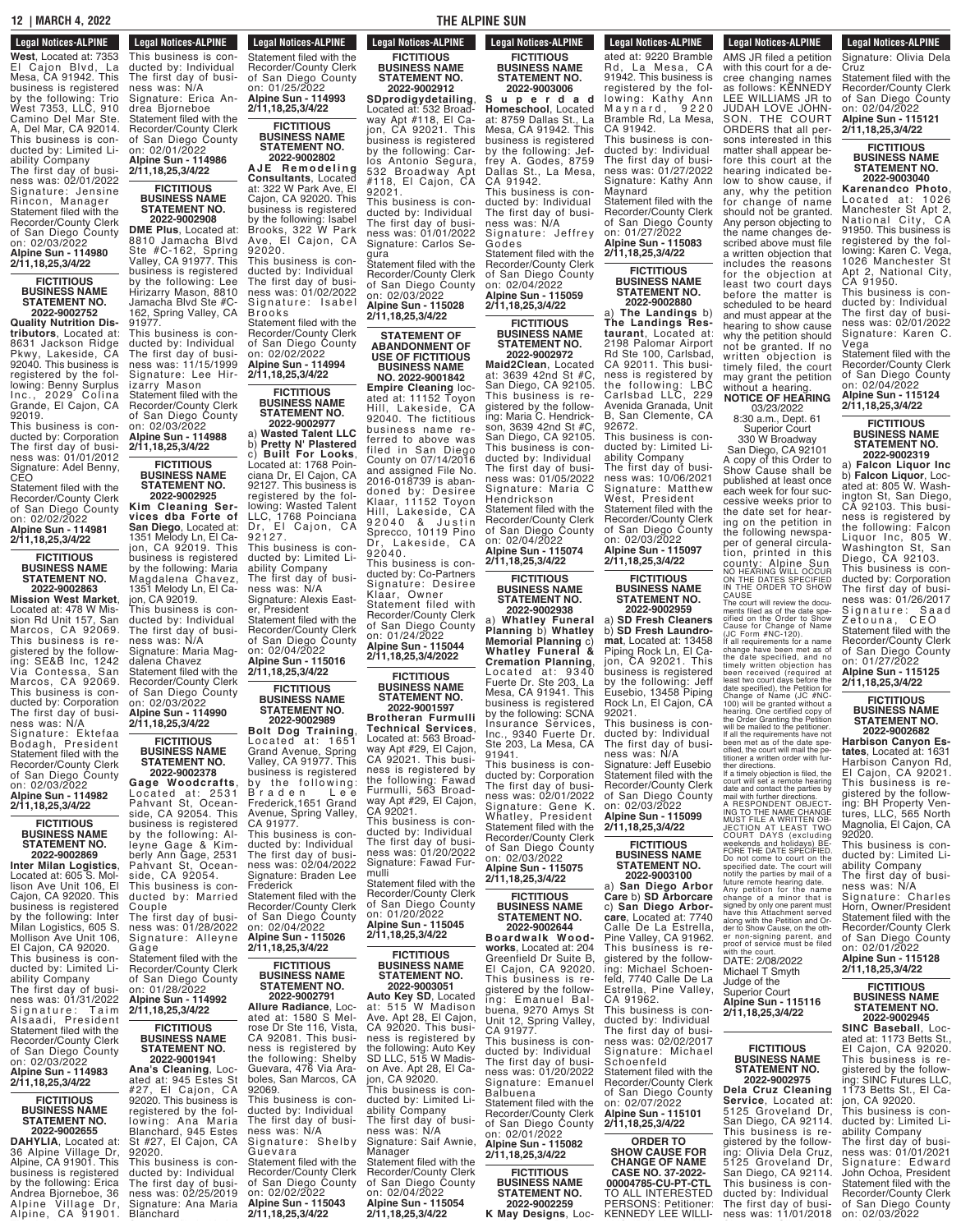#### **Legal Notices-ALPINE** Recorder/County Clerk **LEYAL NULLES AL Alpine Sun - 115137 2/11,18,25,3/4/22**

## **FICTITIOUS BUSINESS NAME**

#### **STATEMENT NO. 2022-9002944**

**SINC Futures**, Located at: 1173 Betts St. El Cajon, CA 92020.<br>This business is re-This business is registered by the following: SINC Futures LLC, 1173 Betts St., El Cajon, CA 92020. This business is con-

ducted by: Limited Liability Company The first day of busi-

ness was: 01/01/2019 Signature: Edward John Ochoa, President Statement filed with the Recorder/County Clerk of San Diego County on: 02/03/2022 **Alpine Sun - 115138 2/11,18,25,3/4/22**

#### **FICTITIOUS BUSINESS NAME STATEMENT NO.**

**2022-9003304**

a) **PRPTUL** b) **Net-work Capital Partners** c) **Boppy Vacuum Shop** d) **Exotic Buy Any Pet** e) **Buy P r o t e i n F i t n e s s Goods** f) **Buy Spice Goods** g) **Say Cheese** h) **Hair Care You**, Located at: 2615 Camino Del Rio South #403, San Diego, CA 92108. This business is registered by the following: Live Love Trust, 2615 Camino Del Rio South # 403, San<br>Diego, CA 92108. This business is conducted by: Trust The first day of busi-

ness was: N/A Signature: Charles P Sanders, Trustee Statement filed with the Recorder/County Clerk of San Diego County on: 02/08/2022 **Alpine Sun - 115139 2/11,18,25,3/4/22**

#### **FICTITIOUS BUSINESS NAME STATEMENT NO.**

**2022-9002126 E & H Clothing**, Located at: 1530 Main St Suite 2B, Ramona, CA 92065. This business is registered by the following: Ramona Apparel LLC, 567 Kirks Way, Ramona, CA 92065. This business is conducted by: Limited Liability Company

The first day of business was: N/A Signature: Eddie<br>Hernandez, CEO Statement filed with the Recorder/County Clerk of San Diego County on: 01/26/2022 **Alpine Sun - 115150**

#### **2/11,18,25,3/4/22 FICTITIOUS BUSINESS NAME STATEMENT NO.**

**2022-9001706** a) **I Buy Comics And Toys** b) **I Buy Comics**, Located at: 2902 Victoria, Alpine, CA 91901. This business is<br>registered by the following: Joey Locke, 2902 Victoria, Alpine, CA 91901. This business is conducted by: Individual The first day of business was: 06/16/2018 Signature: Joey Locke Statement filed with the Recorder/County Clerk

of San Diego County on: 01/21/2022 **Alpine Sun - 115249 2/18,25,3/4,11/22**

**Legal Notices-ALPINE STATEMENT OF**

**ABANDONMENT OF USE OF FICTITIOUS BUSINESS NAME NO. 2022-9002765 Naisan Transportation Services** located at: 380 N Mollison Ave Apt #164, El Cajon, CA 92021. The fictitious business name referred to above was filed in San Diego County on 06/18/2018 and assigned File No. 2018-9015991 is abandoned by: Baydaa

Naisan, 380 N Mollison Ave Apt #164, El Cajon, CA 92021. This business is conducted by: Individual Signature: Baydaa Naisan Statement filed with

Recorder/County Clerk of San Diego County on: 02/02/2022

## **Alpine Sun - 115159 2/18,25,3/4,11/2022 FICTITIOUS**

**BUSINESS NAME STATEMENT NO. 2022-9002768 Naisan Transportation Services**, Located at: 380 N Mollison Ave Apt #146, El Cajon, CA 92021. This business is registered by the following: N&N Group Inc, 380 N Mollison Ave Apt #117, El Cajon, CA 92021. This business is conducted by: Corporation The first day of business was: 02/02/2022 Signature: Nathan Yousif, CEO

Statement filed with the Recorder/County Clerk of San Diego County on: 02/02/2022 **Alpine Sun - 115160 2/18,25,3/4,11/22**

#### **FICTITIOUS BUSINESS NAME STATEMENT NO. 2022-9002882**

a) **Agricultural Pest Control Services** b) **Agpest**, Located at: Agpest, Eccator at Lakeside, CA 92040. This business is registered by the following: M.B Oliver, Inc., 9927 Maine Ave, Lakeside, CA 92040. This business is conducted by: Corporation The first day of business was: 09/01/1982 Signature: Matthew Oliver, President Statement filed with the Recorder/County Clerk of San Diego County on: 02/03/2022 **Alpine Sun - 115170 2/18,25,3/4,11/22**

> **FICTITIOUS BUSINESS NAME STATEMENT NO. 2022-9003413**

**Ornelas Dental**, Located at: 126 W. Bradley Ave #B, El Cajon, ley Ave #B, El Cajon<br>CA 92020. This business is registered by the following: Lea Kristine Ornelas, 11210 Quail Canyon Rd, El Cajon, CA 92021. This business is conducted by: Individual The first day of business was: 02/09/2022 Signature: Lea Kristine Ornelas Statement filed with the Recorder/County Clerk of San Diego County on: 02/09/2022

**Alpine Sun - 115172 2/18,25,3/4,11/22 FICTITIOUS**

**BUSINESS NAME STATEMENT NO. 2022-9003420 2/18,25,3/4,11/22**

**Legal Notices-ALPINE BUSINESS NAME FICTIOUS STATEMENT NO. 2022-9003420**

**S u n s e t M a r t & Smokeshop**, Located at: 953 Fifth Ave, San Diego, CA 92101. This business is registered by the following: Ryad M Polus, 1128 E Lexington Ave Apt 1, El Cajon, CA 92019. This business is conducted by: Individual The first day of business was: 01/01/2022 Signature: Ryad M Polus

Statement filed with the Recorder/County Clerk of San Diego County on: 02/09/2022 **Alpine Sun - 115173 2/18,25,3/4,11/22**

#### **STATEMENT OF ABANDONMENT OF USE OF FICTITIOUS BUSINESS NAME**

**NO. 2022-9003579** a) **Hayes Consulting Group Inc** b) **Hayes Backflow Service** located at: 13206 Vanguard Way, Lakeside, CA 92040. The fictitious business name referred to above was filed in San Diego County on 09/04/2019 and assigned File No. 2019-9021549 is abandoned by: Hayes Consulting Group Inc, 13206 Vanguard Way, Lakeside, CA 92040. This business is conducted by: Corporation Signature: Connie Hayes, President Statement filed with Recorder/County Clerk of San Diego County on: 02/10/2022

#### **Alpine Sun - 115256 2/18,25,3/4,11/2022**

**FICTITIOUS BUSINESS NAME STATEMENT NO. 2022-9003396**

a) **North County Loans & Jewelry** b) **North County Pawn**, Located at: 205 W. Mission Ave #5, Escondido, CA 92025. This business is registered the following: Paul J. Schmitt & Janette L. Schmitt, 2067 Alta Vista Drive, Vista, CA 92084.

This business is conducted by: Married Couple The first day of busi-

ness was: 11/01/2021 Signature: Paul J. Schmitt Statement filed with the Recorder/County Clerk

of San Diego County on: 02/09/2022 **Alpine Sun - 115231 2/18,25,3/4,11/22**

> **FICTITIOUS BUSINESS NAME STATEMENT NO. 2022-9003113**

**Brightstar Care of Coronado/La Mesa**, Located at: 680 Fletcher Pkwy Suite 206, El Cajon, CA 92020. This business is registered by the following: Sumad LLC, 680 Fletcher Pkwy Suite<br>206, El Cajon, CA 92020. This business is conducted by: Limited Liability Company The first day of business was: 09/01/2021 Signature: Batoul Tahiry, Vice President Statement filed with the Recorder/County Clerk

of San Diego County on: 02/07/2022 **Alpine Sun - 115209**

**Legal Notices-ALPINE ORDER TO**

**SHOW CAUSE FOR CHANGE OF NAME CASE NO. 37-2022- 00005011-CU-PT-CTL** TO ALL INTERESTED PERSONS: Petitioner: CHASTITY MARIE ROSSI-TACHIQUIN filed a petition with this court for a decree changing names as follows: CHASTITY MAR-IE ROSSI-TACHIQUIN to CHASTITY MARIE TACHIQUIN. THE COURT ORDERS that persons interested in this matter shall appear before this court at the hearing indicated below to show cause, if any, why the petition for change of name should not be granted. Any person objecting to the name changes described above must file a written objection that includes the reasons for the objection at least two court days before the matter is scheduled to be heard and must appear at the hearing to show cause why the petition should not be granted. If no written objection is timely filed, the court may grant the petition without a hearing.

without a hearing. **NOTICE OF HEARING** 03/28/2022

8:30 a.m., Dept. 61 Superior Court

330 W Broadway San Diego, CA 92101 A copy of this Order to Show Cause shall be published at least once each week for four successive weeks prior to the date set for hearing on the petition in the following newspaper of general circulation, printed in this<br>county: Alpine Sun<br>NO HEARING WILL OCCUR<br>ON THE DATES SPECIFIED<br>IN THE ORDER TO SHOW COUNTY: Alpine Sun<br>NO HEARING WILL OCCUR<br>ON THE DATES SPECIFIED<br>IN THE ORDER TO SHOW<br>CAUSE<br>CAUSE ORDER TO SHOW<br>The court will review the docu-<br>cified on the Order to Show<br>Cause for Change of Name<br>of UC Form #NC-120).<br>If al

change have been met as of<br>the date specified, and no<br>timely written objection has<br>been received (required at<br>least two court days before the<br>date specified), the Petition for<br>Change of Name (JC #NC-<br>100) will be granted w If all the requirements have not<br>been met as of the date spe-<br>cified, the court will mail the pe-<br>titioner a written order with fur-<br>ther directions.<br>If a timely objection is filed, the<br>court will set a remote hearing

date and contact the parties by<br>mail with further directions.<br>A RESPONDENT OBJECT-ING<br>TO THE NAME CHANGE<br>MUST FILE A WRITTEN OB-<br>JECTION AT LEAST TWO<br>COURT DAYS (excluding<br>weekends and holidays) BE-<br>FORE THE DATE SPECIFIED Do not come to court on the<br>specified date. The court will<br>notify the parties by mail of a<br>future remote hearing date.<br>Any petition for the name<br>change of a minor that is<br>signed by only one parent must<br>along with the Petit

with the court.<br>DATE: 2/09/2022 Michael T Smyth Judge of the Superior Court **Alpine Sun - 115174 2/18,25,3/4,11/22**

**ORDER TO SHOW CAUSE FOR CHANGE OF NAME CASE NO. 37-2022- 00005005-CU-PT-CTL** TO ALL INTERESTED PERSONS: Petitioner: MEGAN LYNN FOLSE

filed a petition with this

**Legal Notices-ALPINE** LEYAI NUMERS-ALFINE filed a petition with this court for a decree changing names as follows: MEGAN LYNN FOLSE to MEGAN LYNN McCARTHY. THE COURT OR DERS that all persons interested in this matter shall appear before this court at the hearing indicated below to show cause, if any, why the petition for change of name should not be granted. Any person objecting to the name changes described above must file a written objection that includes the reasons for the objection at least two court days<br>before the matter is before the matter scheduled to be heard and must appear at the hearing to show cause why the petition should not be granted. If no written objection is timely filed, the court may grant the petition

**NOTICE OF HEARING** 03/28/2022 8:30 a.m., Dept. 61

Superior Court 330 W Broadway

San Diego, CA 92101 A copy of this Order to Show Cause shall be published at least once each week for four successive weeks prior to the date set for hearing on the petition in the following newspaper of general circulation, printed in this county: Alpine Sun<br>no hearing Will occur<br>on the dates specified<br>in the order to show<br>cause

The court will review the documents fiied as of the date specified on the Order to Show<br>cause for Change of Name<br>(JC Form #NC-120).<br>(JC Form #NC-120).<br>The lal requirements for a name of the date specified, and no<br>change ha

ther directions.<br>If a timely objection is filed, the<br>court will set a remote hearing<br>adde and contact the parties by<br>mail with further directions.<br>A RESPONDENT OBJECT-<br>ING TO THE NAME CHANGE<br>JUST FILE A WRITTEN OB-<br>JECTION weekends and holidays) BE-<br>FORE THE DATE SPECIFIED.<br>Do not come to court on the<br>specified date. The court will<br>notify the parties by mail of a<br>future remote hearing date.

Any petition for the name<br>change of a minor that is<br>signed by only one parent must<br>have this Attachment served<br>along with the Petition and Or-<br>der to Show Cause, on the other<br>proof of service must be filed<br>with the court. DATE: 2/09/2022 Michael T Smyth

Judge of the Superior Court **Alpine Sun - 115175 2/18,25,3/4,11/22**

#### **FICTITIOUS BUSINESS NAME STATEMENT NO. 2022-9003441**

**Fire Protection Direct**, Located at: 3210 So Barcelona, Spring Valley, CA 91977. This business is registered by the following: Fire Protection Direct Corp, <sup>9740</sup> Campo Rd PMB 1, Spring Valley, CA

91977.

This business is conducted by: Corporation The first day of business was: 05/09/2017<br>.

**Legal Notices-ALPINE** Leyal NULLES-ALFINE Signature: Christopher Eric Olson, President Statement filed with the Recorder/County Clerk of San Diego County on: 02/09/2022

ducted by: Corporation and Corporation

**Alpine Sun - 115185 2/18,25,3/4,11/22**

#### **FICTITIOUS BUSINESS NAME STATEMENT NO. 2022-9001673**

**Specialty Radiology**, Located at: 1573 Copa De Oro Dr., La Jolla, CA 92037. This business is registered by the following: PWS Radiology Consulting P.C., 1573 Copa De Oro Dr., La Jolla, CA 92037. This business is con-

ducted by: Corporation The first day of business was: N/A Signature: Agnes C. Santosa, President Statement filed with the Recorder/County Clerk of San Diego County on: 01/21/2022 **Alpine Sun - 115189 2/18,25,3/4,11/22**

**FICTITIOUS BUSINESS NAME STATEMENT NO.**

**2022-9003324** a) **Oak Valley Ranch** b) **Oak Valley Ranch Campo**, Located at: 2124 Campo Truck Trail, Campo, CA 91906. This business is registered by the following: Richard Alan Pinnell, 10130 Halberns Blvd, Santee, CA 92071.

This business is conducted by: Individual The first day of business was: 02/08/2022 Signature: Richard Alan Pinnell Statement filed with the

Recorder/County Clerk of San Diego County on: 02/08/2022 **Alpine Sun - 115191 2/18,25,3/4,11/22**

#### **FICTITIOUS BUSINESS NAME STATEMENT NO. 2022-9003435**

a) **Rose's Event Serv i c e s** b ) **R o s e ' s Flowers**, Located at: 8831 Weston Rd, Santee, CA 92071. This business is registered by the following: Rose's Event Services Inc, 12979 Community Rd #165, Poway, CA 92064. This business is conducted by: Corporation The first day of busi-ness was: 03/12/2012 Signature: Rosa Soro, President Statement filed with the Recorder/County Clerk of San Diego County on: 02/09/2022 **Alpine Sun - 115192 2/18,25,3/4,11/22**

**FICTITIOUS BUSINESS NAME**

**STATEMENT NO. 2022-9002572 Lionheart Property Management**, Located at: 270 E. Douglas Ave, El Cajon, CA 92020. This business is registered by the following: John Patrick Collins V, 270 E. Douglas Ave, El Cajon, CA 92020. This business is conducted by: Individual The first day of business was: 10/13/2011 Signature: John Patrick

Collins V Statement filed with the Recorder/County Clerk

**Legal Notices-ALPINE EUR EXECUTED FIRE** Recorder/County Clerk of San Diego County on: 01/31/2022 **Alpine Sun - 115210**

Signature: John Patrick

**2/18,25,3/4,11/22 FICTITIOUS**

**BUSINESS NAME STATEMENT NO. 2022-9003293**

**Grace Inspections**, Located at: 2397 Windmill View Rd, El Cajon, CA 92020. This business is registered by the following: Nawar Azeez, 2397 Windmill View Rd, El Cajon, CA 92020.

This business is conducted by: Individual The first day of business was: 02/08/2022 Signature: Nawar Azeez

Statement filed with the Recorder/County Clerk of San Diego County on: 02/08/2022 **Alpine Sun - 115215 2/18,25,3/4,11/22**

> **FICTITIOUS BUSINESS NAME STATEMENT NO. 2022-9003011**

a) **San Diego Journey Retirement Trust** b) **San Diego Journey Retirement**, Located at: 8363 Center Drive 6C, La Mesa, CA 91942. This business is registered by the following: San Diego Journey Community Church, 8363 Center Drive 6C, La Mesa, CA 91942.

This business is conducted by: Corporation The first day of business was: N/A Signature: Edward W Noble, President Statement filed with the Recorder/County Clerk of San Diego County

on: 02/04/2022 **Alpine Sun - 115415 2/25,3/4,11,18/22**

#### **FICTITIOUS BUSINESS NAME STATEMENT NO. 2022-9004088**

a) **Atkinson Plumeria** b) **Awesome Aloha** c) **Atkinson Rentals** d) **Mikey's Funnies**, Located at: 5239 Alzeda Dr, La Mesa, CA 91941. This business is registered by the following: Stacy Dean Atkinson, 5239 Alzeda Dr, La Mesa, CA  $91941$ 

This business is conducted by: Individual The first day of business was: 01/01/2021 Signature: Stacy Dean<br>Atkinson Statement<br>Atkinson<br>Statement filed with the

Recorder/County Clerk of San Diego County on: 02/17/2022 **Alpine Sun - 115420 2/25,3/4,11,18/22**

**ORDER TO SHOW CAUSE FOR CHANGE OF NAME CASE NO. 37-2022- 00001565-CU-PT-CTL** TO ALL INTERESTED

PERSONS: Petitioner: MELVIN DEWOUNE FRAZIER filed a petition with this court for a decree changing names as follows: MELVIN DEWOUNE FRAZIER to MELVIN DEWOUNE HARPER. THE COURT OR-DERS that all persons interested in this matter shall appear before this court at the hearing indicated below to show cause, if any,

change of name should

# why the petition for

**THE ALPINE SUN** MARCH 4, 2022 | 13  $\frac{1}{2}$  in directly to the set of  $\frac{1}{2}$ 

**Legal Notices-ALPINE Legal NUILES-ALFINE** change of name should<br>not be granted. Any

person objecting to the name changes described above must file a written objection that includes the reasons for the objection at least two court days before the matter is scheduled to be heard and must appear at the hearing to show cause why the petition should not be granted. If no written objection is timely filed, the court may grant the petition without a hearing. **NOTICE OF HEARING** 03/28/2022 8:30 a.m., Dept. C-61 Superior Court 330 W Broadway San Diego, CA 92101 A copy of this Order to Show Cause shall be published at least once each week for four successive weeks prior to the date set for hearing on the petition in the following newspaper of general circulation, printed in this county: Alpine Sun<br>NO HEARING WILL OCCUR<br>ON THE DATES SPECIFIED<br>IN THE ORDER TO SHOW CAUSE<br>The court will review the docu-

The court will review the docu-<br>ments filed as of the date specified on the Order to Show<br>clied on the Order to Show<br>(JC Form #NC-120).<br>(JC Form #NC-120).<br>change have been met as of<br>the date specified, and no<br>then the prec

least two court days before the<br>date specified), the Petition for<br>Change of Name (JC #NC-<br>100) will be granted without a<br>hearing. One certified copy of<br>the Order Granting the Petition<br>will be mailed to the petitioner.<br>If a

cified, the court will mail the pe-titioner a written order with fur-

ther directions.<br>If a timely objection is filed, the<br>court will set a remote hearing<br>date and contact the parties by<br>mail with further directions.<br>A RESPONDENT OBJECT-<br>INGTO HAT CHARGE<br>MUST FILE A WRITTEN OB-<br>COURT DAYS (e

signed by only one parent must have this Attachment served along with the Petition and Or-der to Show Cause, on the oth-er non-signing parent, and proof of service must be filed

 $\frac{1}{2}$  proof of service<br>with the court. DATE: 2/10/2022 Michael T Smyth Judge of the Superior Court **Alpine Sun - 115217 2/18,25,3/4,11/22 FICTITIOUS BUSINESS NAME STATEMENT NO. 2022-9002635 Mad For Korean Chicken**, Located at: 4690 Convoy Street Ste 101 & 102, San Diego, CA 92111. This business is registered by the following: ANSU1 INC, 4690 Convoy Street Ste 101 & 102, San Diego, CA

92111.

This business is conducted by: Corporation The first day of business was: N/A Signature: Soomin Lee, CEO Statement filed with the Recorder/County Clerk of San Diego County on: 02/01/2022 **Alpine Sun - 115227 2/18,25,3/4,11/22 FICTITIOUS BUSINESS NAME STATEMENT NO. 2022-9002584 Danon's Plumbing & Drain**, Located at: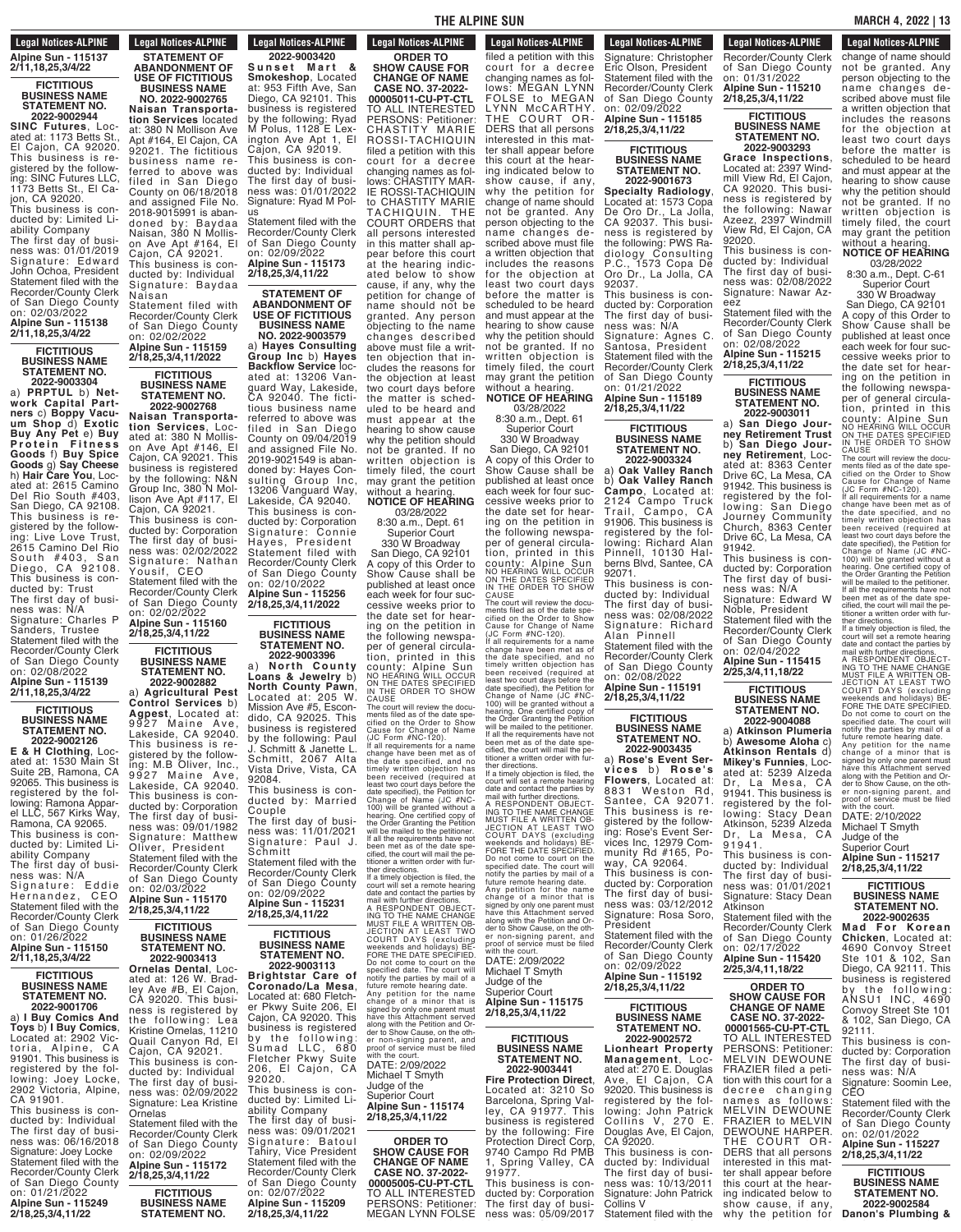#### **14 | MARCH 4, 2022 THE ALPINE SUN STATE NO.**<br>**NO.**<br>1997:  $\frac{1}{2}$

## **Legal Notices-ALPINE 2022-9002584**

**Degal Notices-Alpine Drain**, Located at: 10759 Valle Vista Rd, Lakeside, CA 92040. This business is registered by the following: Danon Haugum, 10759 Valle Vista Rd, Lakeside, CA 92040. This business is conducted by: Individual The first day of business was: 01/01/2010 Signature: Danon Haugum Statement filed with the

Recorder/County Clerk of San Diego County on: 01/31/2022 **Alpine Sun - 115228 2/18,25,3/4,11/22**

#### **FICTITIOUS BUSINESS NAME STATEMENT NO.**

**2022-9003359 UKEIM**, Located at: 8972 Wintergardens Blvd #E, Lakeside, CA 92040. This business is registered by the following: Edgardo Ortiz Rosado, 8972 Wintergardens Blvd #E, Lakeside, CA 92040. This business is conducted by: Individual The first day of business was: N/A Signature: Edgardo Ortiz Rosado Statement filed with the

Recorder/County Clerk of San Diego County on: 02/08/2022 **Alpine Sun - 115235 2/18,25,3/4,11/22**

#### **FICTITIOUS BUSINESS NAME STATEMENT NO. 2022-9003606**

**Tenet Homes Realty**, Located at: 1081 Borden Rd #102, Escondido, CA 92026. This business is registered by the following: Edgar Jaramillo, 10619 Matinal Cr, San Diego, CA 92127. This business is con-

ducted by: Individual The first day of business was: N/A Signature: Edgar Jara-

millo Statement filed with the Recorder/County Clerk of San Diego County on: 02/10/2022 **Alpine Sun - 115246**

**2/18,25,3/4,11/22 FICTITIOUS**

**BUSINESS NAME STATEMENT NO.**

**360 Auto Sales**, Located at: 405 W Douglas Ave, El Cajon, CA Ave, El Cajon, CA<br>92020. This business is registered by the following: 360 Auto Sales<br>Inc, 405 W Douglas Ave, El Cajon, CA 92020.

This business is conducted by: Corporation The first day of business was: 10/15/2021<br>Signature: Albert Signature: Albert Mansor, President Statement filed with the Recorder/County Clerk of San Diego County on: 02/11/2022 **Alpine Sun - 115250**

**2/18,25,3/4,11/22 FICTITIOUS**

**BUSINESS NAME STATEMENT NO. 2022-9003367**

**Chiropractic Healing Arts Center**, Located at: 2345 Fletcher Park-<br>way, El Cajon, CA way, El Cajon, CA 92020. This business is registered by the following: Calafiore Chiropractic, Inc., 2345 Fletcher Parkway, El Cajon, CA 92020. This business is con-

**Legal Notices-ALPINE The business is considered** ducted by: Corporation<br>The first day of business was: 02/01/2022 Signature: Gianfranco Calafiore, DC, President/Owner Statement filed with the Recorder/County Clerk of San Diego County on: 02/08/2022 **Alpine Sun - 115251 2/18,25,3/4,11/22**

Fletcher Parkway, El

# **FICTITIOUS**

**STATEMENT NO. 2022-9002541 SoCal Savage Properties**, Located at: 9518 Mission Gorge Rd #711941, Santee, CA 92071. This business is registered by the following: Langley Unlimited LLC, 9518 Mission Gorge Rd #711941, Santee, CA 92071. This business is conducted by: Limited Liability Company The first day of business was: 12/10/2021 Signature: Andrew Langley, Manager Statement filed with the Recorder/County Clerk of San Diego County on: 01/31/2022 **Alpine Sun - 115255**

**2/18,25,3/4,11/22 FICTITIOUS BUSINESS NAME**

**2022-9003572 Nando's Mufflers**, Located at: 1685 Melrose Ave Unit G, Chula Vista, CA 91911. This business is registered by the following: Hernando Garcia, 1685 Melrose Ave Unit G,

This business is conducted by: Individual The first day of business was: 01/10/2020 Signature: Hernando Garcia Statement filed with the

**2022-9003667**

**2022-9003636**

President

**Legal Notices-ALPINE Legal Not** 

**BUSINESS NAME**

interested in this matter shall appear before this court at the hearing indicated below to show cause, if any, why the petition for change of name should not be granted. Any person objecting to the name changes described above must file a written objection that includes the reasons for the objection at least two court days before the matter is scheduled to be heard and must appear at the

**STATEMENT NO.**

Chula Vista, CA 91911.

Recorder/County Clerk

of San Diego County on: 02/10/2022 **Alpine Sun - 115257 2/18,25,3/4,11/22**

> **FICTITIOUS BUSINESS NAME STATEMENT NO.**

a) **Modern Doc Media** b) **Modern Doc**, Located at: 7455 Caminito

Rialto, La Jolla, CA 92037. This business is registered by the following: The Modern Media Group LLC, 7455 Caminito Rialto, La Jolla, CA 92037. This business is conducted by: Limited Liability Company The first day of busi-The court will review the docu-<br>ments filed as of the date specified on the Order to Show<br>clied on the Order to Show<br>(JC Form #NC-120).<br>(JC Form #NC-120).<br>change have been met as of<br>the date specified, and no<br>timely writte least two court days before the<br>date specified), the Petition for<br>Change of Name (JC #NC-<br>100) will be granted without a<br>the aring. One certified copy of<br>the Order Granting the Petitioner.<br>Will be mailed to the petitioner. If all the requirements have not been met as of the date specified, the court will mail the pe- titioner <sup>a</sup> written order with further directions.<br>If a timely objection is filed, the<br>date and contact the parties by<br>mail with further directions.<br>A RESPONDENT OBJECT-<br>ING TO THE NAME CHANGE<br>ING TO THE NAME CHANGE<br>JECTION AT LEAST TWO<br>COURT DAYS (excludi

ness was: 01/21/2021 Signature: Andrew Hoffman, Manager Statement filed with the Recorder/County Clerk of San Diego County on: 02/11/2022 **Alpine Sun - 115258 2/18,25,3/4,11/22**

> **FICTITIOUS BUSINESS NAME STATEMENT NO. 2022-9003605**

**Crafted Greens**, Located at: 745 Jamacha Rd, El Cajon, CA, 92019. This business is registered by the following: Urban Farm Restaurat Inc, 1167 Avenida Del Oceano, El Cajon, CA 92019. This business is conducted by: Corporation The first day of business was: 02/10/2022 Signature: Faris Zoma, notify the parties by mail of a<br>future remote hearing date.<br>Any petition for the name<br>change of a minor that is<br>signed by only one parent must<br>have this Attachment served<br>along with the Petition and Or-<br>der to Show Cause, with the court. DATE: 2/14/2022 Michael T Smyth Judge of the Superior Court **Alpine Sun - 115280 2/18,25,3/4,11/22 10th Power Property**

**FICTITIOUS BUSINESS NAME STATEMENT NO. 2022-9003738**

**M anage m ent and**

Statement filed with the Recorder/County Clerk of San Diego County on: 02/10/2022 **Alpine Sun - 115259 2/18,25,3/4,11/22 ORDER TO SHOW CAUSE FOR CHANGE OF NAME Legal Notices-ALPINE 2022-9003738 10th Property Property Property Property M anage m ent and Real Estate Services**, Located at: 536 Sawtelle Avenue, San Diego, CA 92114. This business is registered by the following: Sul-

ness was: 02/10/2022

hearing to show cause why the petition should not be granted. If no written objection is timely filed, the court may grant the petition without a hearing. **NOTICE OF HEARING** 03/29/2022 8:30 a.m., Dept. 61 Superior Court 330 W Broadway San Diego, CA 92101 A copy of this Order to Show Cause shall be published at least once each week for four successive weeks prior to the date set for hearing on the petition in the following newspaper of general circulation, printed in this COUNTY: Alpine Sun IIIS<br>COUNTY: Alpine Sun<br>NO HEARING WILL OCCUR<br>ON THE DATES SPECIFIED<br>IN THE ORDER TO SHOW<br>The court will review the docu-

**CASE NO. 37-2022- 00005431-CU-PT-CTL** TO ALL INTERESTED PERSONS: Petitioner: KODIAK HEDDEN filed a petition with this court for a decree changing names as follows: KO-DIAK HEDDEN to KO-DIAK YORK KULISH. THE COURT OR-DERS that all persons tan Tekau Mohammed, 536 Sawtelle Avenue, San Diego, CA 92114. This business is conducted by: Individual The first day of business was: N/A Signature: Sultan Tekau Mohammed Statement filed with the Recorder/County Clerk of San Diego County on: 02/14/2022 **Alpine Sun - 115307 2/18,25,3/4,11/22**

**FICTITIOUS BUSINESS NAME STATEMENT NO. 2022-9003793**

**BUSINESS NAME** 

**STATE ALPINE SUN** 

**Printing on Fifth Avenue, LLC**, Located at: 3302 Fifth Avenue, San Diego, CA 92103. This business is registered by the following: Printing on Fifth Avenue, LLC, 3302 Fifth Avenue, San Diego, CA 92103.

This business is conducted by: Limited Liability Company The first day of business was: 05/01/2000 Signature: Manuel D. Marin Jr, Member Statement filed with the Recorder/County Clerk of San Diego County on: 02/14/2022 **Alpine Sun - 115311**

**2/18,25,3/4,11/22**

**FICTITIOUS BUSINESS NAME STATEMENT NO. 2022-9002843**

**County RV Service Center**, Located at: 10229 Prospect Ave, Santee, CA 92071. This business is registered by the following: California Hitchworks Inc, 10229 Prospect Ave, Santee, CA 92071.

This business is conducted by: Corporation The first day of business was: 02/01/1993 Signature: Michael Vrzich, President

Statement filed with the Recorder/County Clerk of San Diego County on: 02/03/2022 **Alpine Sun - 115312 2/18,25,3/4,11/22**

#### **FICTITIOUS BUSINESS NAME STATEMENT NO.**

**2022-9003798 Lunasone**, Located at: 13490 Hwy 8 Business #119, Lakeside, CA 92040. This business is registered by the following: Sheila Yvette Sanchez, 13490 Hwy 8 Business #119, Lakeside, CA 92040. This business is conducted by: Individual The first day of business was: 01/01/2022 Signature: Sheila Yvette Sanchez Statement filed with the Recorder/County Clerk of San Diego County on: 02/14/2022 **Alpine Sun - 115318 2/18,25,3/4,11/22**

**FICTITIOUS BUSINESS NAME STATEMENT NO. 2022-9003565**

**Patrico Law Group, A. P.C.**, Located at: 10755 Scripps Poway Pkwy #588, San Diego, CA 92131. This business is registered by

**Legal Notices-ALPINE** Legal Nutles-ALFINE the following: Patrico Law Group, A P.C., 10755 Scripps Poway Pkwy #588, San Diego, CA 92131. This business is conducted by: Corporation

<u>INL JUNE AND DIE SOME</u>

The first day of business was: 02/01/2022 Signature: Joseph N. Patrico, President Statement filed with the Recorder/County Clerk of San Diego County on: 02/10/2022 **Alpine Sun - 115331 2/25,3/4,11,18/22**

**2/18,25,3/4,11/22 FICTITIOUS BUSINESS NAME**

**STATEMENT NO. 2022-9003044**

a) **Jug Liquor** b) **Talia & Sons Inc DBA Jug Liquor**, Located at: 4979 Cass St, San Diego, CA 92109. This business is registered by the following: Talia & Sons Inc, 4979 Cass St, San Diego, CA 92109.

This business is conducted by: Corporation The first day of business was: 02/01/2001 Signature: Mazin Talia, President Statement filed with the

Recorder/County Clerk of San Diego County on: 02/04/2022 **Alpine Sun - 115333**

**2/18,25,3/4,11/22 FICTITIOUS**

**BUSINESS NAME STATEMENT NO. 2022-9002718**

**The Narrow Path**, Located at: 4852 Jessie Ave, La Mesa, CA 91942. This business is registered by the fol-<br>lowing: Natalia lowing: Natalia Barbosa, 4852 Jessie Ave, La Mesa, CA 91942. This business is conducted by: Individual The first day of busi-

ness was: N/A Signature: Natalia Barbosa Statement filed with the

Recorder/County Clerk of San Diego County on: 02/01/2022 **Alpine Sun - 115345 2/18,25,3/4,11/22**

**FICTITIOUS BUSINESS NAME**

**STATEMENT NO. 2022-9003475 Ayres Lodge Alpine**, Located at: 1251 Tavern Rd, Alpine, CA 91901. This business is registered by the following: Alpine Country Inn, LLC, 355 Bristol Street, Suite A, Costa Mesa, CA 92626. This business is con-

ducted by: Limited Liability Company The first day of business was: 03/22/2013 Signature: Donald B. Ayres, Jr., Manager Statement filed with the Recorder/County Clerk of San Diego County

on: 02/09/2022 **Alpine Sun - 115349 2/18,25,3/4,11/22 FICTITIOUS**

**BUSINESS NAME STATEMENT NO. 2022-9004029**

**Educational Advocates of San Diego**, Located at: 8410 Coches Rd #15, El Cajon, CA 92021. This business is registered by the following: Lorna Anne Luckinbill, 8410 Los Coches Rd #15, El Cajon, CA 92021. This business is con-

ducted by: Individual The first day of busi-

**Legal Notices-ALPINE** Legal Nutries-ALFINE The first day of busi- ness was: 2/14/2022 Signature: Lorna Anne **Luckinbill** 

Cajon, CA 92021.

Statement filed with the Recorder/County Clerk of San Diego County on: 02/16/2022 **Alpine Sun - 115350**

**FICTITIOUS BUSINESS NAME STATEMENT NO. 2022-9003446**

**San Diego Youth Psychology**, Located at: 7220 Trade St. Ste 164, San Diego, CA 92121. This business is registered by the following: Shamin Patel, 7220 Trade St. Ste 164, San Diego, CA 92121. This business is conducted by: Individual

The first day of business was: N/A Signature: Shamin Patel

Statement filed with the Recorder/County Clerk of San Diego County on: 02/09/2022 **Alpine Sun - 115393 2/25,3/4,11,18/22**

#### **FICTITIOUS BUSINESS NAME STATEMENT NO. 2022-9003554**

**Spa Body & Soul**, Located at: 1053 S Coast Hwy 101, Encinitas, CA 92024. This business is registered by the following: Pamela Enciso, 2186 Montgomery Ave 5, Cardiff by the Sea, CA 92007. This business is con-

ducted by: Individual The first day of business was: N/A Signature: Pamela En-

ciso Statement filed with the Recorder/County Clerk of San Diego County on: 02/10/2022 **Alpine Sun - 115396 2/25,3/4,11,18/22**

**FICTITIOUS BUSINESS NAME STATEMENT NO. 2022-9004030**

**Gardens of E.V.E.**, Located at: 5715 Baltimore Dr. Unit 36, La Mesa, CA 91942. This business is registered by the following: Emiliana V. Emery, 5715 Baltimore Dr. Unit 36, La Mesa, CA 91942. This business is conducted by: Individual The first day of business was: N/A Signature: Emiliana V. **Emery** 

Statement filed with the Recorder/County Clerk of San Diego County on: 02/16/2022 **Alpine Sun - 115412 2/25,3/4,11,18/22**

#### **FICTITIOUS BUSINESS NAME STATEMENT NO. 2022-9004085**

**CJ Wireless**, Located at: 10108 Knight Dr., San Diego, CA 92126. This business is registered by the following: Sung Won Yoon, 10108 Knight Dr., San Diego, CA 92126. This business is conducted by: Individual The first day of business was: N/A Signature: Sung Won Yoon

Statement filed with the Recorder/County Clerk of San Diego County on: 02/17/2022 **Alpine Sun - 115418**

**Legal Notices-ALPINE LEYAL NULLES-AL Alpine Sun - 115418 2/25,3/4,11,18/22**

**Legal Notices-ALPINE STATEMENT NO. BUSINESS NAME 2022-9004192 Bail Central Bail Bonds**, Located at: 4576 33rd Street, San Diego, CA 92116. This business is registered by the following: David Wetzel, 151 N. 7th Street Suite 7, Grover Beach, CA 93433. This business is conducted by: Individual The first day of business was: N/A Signature: David Wet-

Statement filed with the Recorder/County Clerk of San Diego County on: 02/18/2022 **Alpine Sun - 115445 2/25,3/4,11,18/22 FICTITIOUS BUSINESS NAME STATEMENT NO. 2022-9002720 Southwest Mechanical Services**, Located at: 573 N Alpine Trail Rd, Alpine, CA 91901. This business is registered by the following: Randall Anthony Signore, 573 N Alpine Trail Rd, Alpine, CA

Recorder/County Clerk

**FICTITIOUS BUSINESS NAME STATEMENT NO.**

**2022-9004049 Complete Car Care Encinitas**, Located at: 318 A North El Camino Real, Encintas, CA 92024. This business is registered by the following: Hazar Inc, 318 A North El Camino Real, Encintas, CA 92024.

zel

91901.

92103.

91977.

gado

This business is conducted by: Individual The first day of business was: 03/05/2014 Signature: Maria Del-

Statement filed with the Recorder/County Clerk of San Diego County on: 02/07/2022 **Alpine Sun - 115483 2/25,3/4,11,18/22 FICTITIOUS BUSINESS NAME STATEMENT NO. 2022-9004168 <sup>J</sup> & <sup>B</sup> Garden Main- tenance**, Located at: 2511 Robertson St, Ramona, CA 92065. This business is registered by the following: Beatriz De Los Santos, 2511

This business is conducted by: Corporation The first day of business was: N/A Signature: Laura E Rein, President Statement filed with the Recorder/County Clerk of San Diego County on: 02/18/2022 **Alpine Sun - 115449 2/25,3/4,11,18/22 FICTITIOUS BUSINESS NAME STATEMENT NO. 2022-9003165 Maria's Housekeeping**, Located at: 1207 Maria Ave, Spring Val-<br>Iev. CA 91977. This ley, CA 91977. business is registered by the following: Maria Delgado, 1207 Maria Ave, Spring Valley, CA

This business is conducted by: Individual The first day of business was: 01/31/2022 Signature: Randall Anthony Signore Statement filed with the Recorder/County Clerk of San Diego County on: 02/01/2022 **Alpine Sun - 115446 2/25,3/4,11,18/22 FICTITIOUS BUSINESS NAME STATEMENT NO. 2022-9004206 Milberg Orthodontics**, Located at: 306 Walnut Ave Suite 33, San Diego, CA 92103. This business is registered by the following: Laura E Rein DMD MS Inc., 306 Walnut Ave Suite San Diego, CA

This business is conducted by: Corporation The first day of business was: 06/12/2002 Signature: Habib Kaghaz, President Statement filed with the Recorder/County Clerk of San Diego County on: 02/16/2022 **Alpine Sun - 115425 2/25,3/4,11,18/22**

> **FICTITIOUS BUSINESS NAME STATEMENT NO. 2022-9002262**

**Blevity**, Located at: 3717 Palm Drive, Bonita, CA 91902. This business is registered by the following: Heather Leonora Glenn, 3717 Palm Drive, Bonita, CA 91902. This business is conducted by: Individual The first day of business was: N/A Signature: Heather

Statement filed with the Recorder/County Clerk of San Diego County on: 01/27/2022 **Alpine Sun - 115426 2/25,3/4,11,18/22 FICTITIOUS BUSINESS NAME STATEMENT NO. 2022-9003468** a) **San Diego Market Realty** b) **Erica B Rea l t y** c ) **EricaBRealty.com**, Located at: 2542 Island Ave, San Diego, CA 92102. This business is registered by the following: Miss EB Enterprises Inc, 2542 Island Ave, San Diego,

Glenn

CA 92102.

CA 92120.

This business is conducted by: Corporation The first day of business was: N/A Signature: Dee Burnette, CEO/Secretary Statement filed with the Recorder/County Clerk of San Diego County on: 02/07/2022 **Alpine Sun - 115444 2/25,3/4,11,18/22 FICTITIOUS BUSINESS NAME STATEMENT NO. 2022-9004192**

This business is conducted by: Corporation The first day of business was: 02/09/2022 nces nature: Erica Bocian, President Statement filed with the Recorder/County Clerk of San Diego County on: 02/09/2022 **Alpine Sun - 115435 2/25,3/4,11,18/22 FICTITIOUS BUSINESS NAME STATEMENT NO. 2022-9003210 CGS Renovations**, Located at: 1483 N Cuyamaca, El Cajon, CA 92120. This business is registered by the following: CGS Energy Systems, 1483 N Cuyamaca, El Cajon,